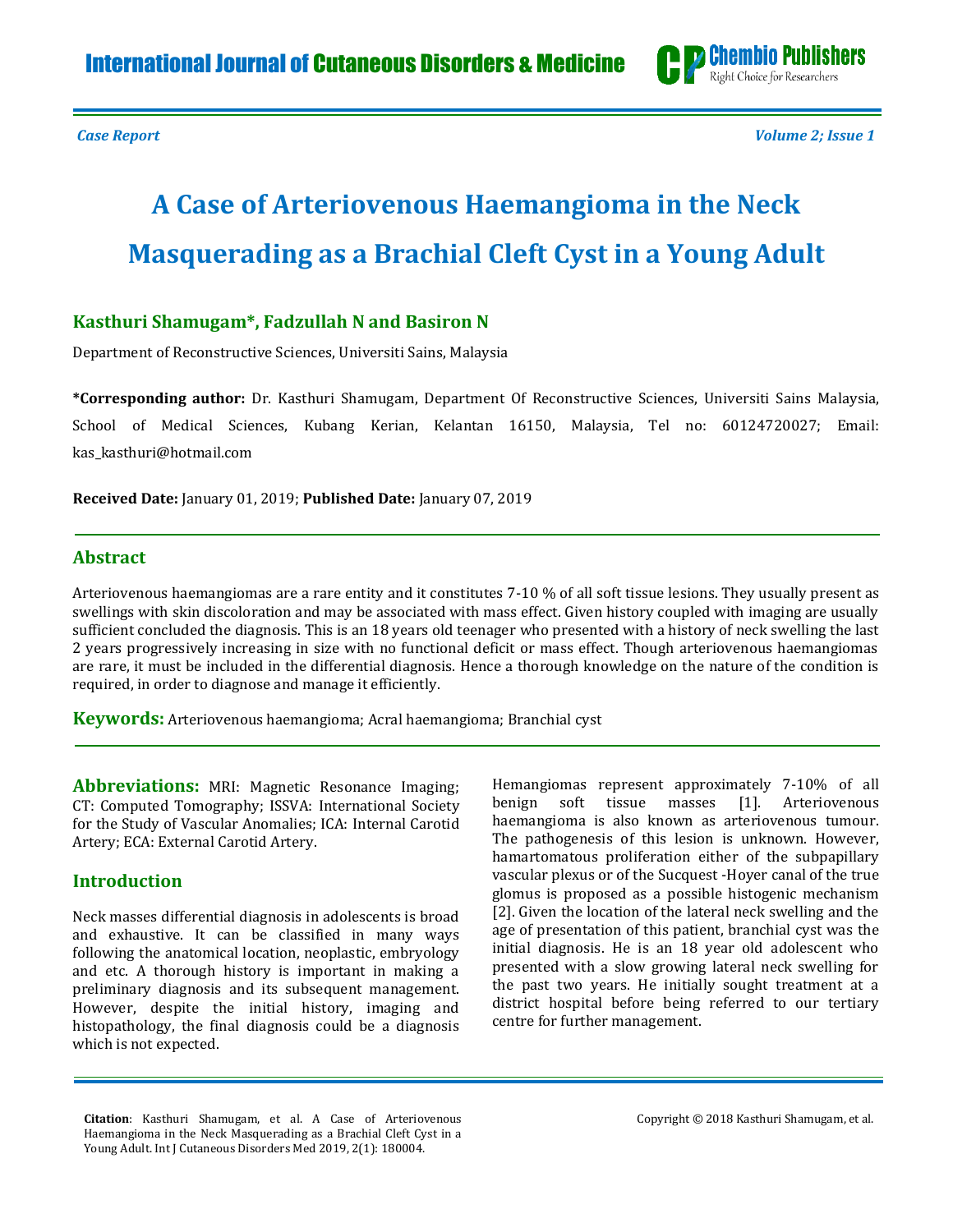#### **Case Presentation**

An 18 year old adolescent, who was well prior to this, was referred to the plastic and reconstructive team for a left supraclavicular swelling which was increasing in size for the last two years (Figure 1). It is occasionally associated with pain. He had no prior history of trauma.



Figure 1: Preoperative marking over the lateral neck swelling.

Upon examination, the skin over the mass appears normal with no dermatologic manifestations. No thrill palpable on palpation. It is a soft and mobile swelling and the borders are not well demarcated. It measures about 10 cm x 10 cm. No initially FNAC or biopsies were taken. A computed tomography (CT) scan which was done two years ago revealed a well-defined hypodense lesion (HU9-30). It is multilobulated and measures 5.3 x 7.4 x 8.3 cm (AP X W X CC) with thin wall peripheral enhancement. It occupies the subcutaneous fat and is bounded anterosuperiorly by left sternocleidomastoid muscle, medially by left scalenus anterior, scalenus medial muscle, left jugular vein, and left common carotid artery, posteriorly by left trapezius and levator scapulae muscles, laterally by left trapezius muscle and inferiorly by left subclavian artery and vein. This cystic mass insinuates in between the neck structures without causing much mass effect. A discussion with the radiologist after reviewing the initial CT scan led to the decision to proceed with a magnetic resonance imaging (MRI) scan in order to reevaluate the mass. The MRI revealed an enlarging mass which is hyperintense in T2WI and STIR and hypo intense in T1WI and was suggestive of a second branchial cyst. He underwent excision of the left neck swelling and intraoperatively the mass was excised in total (Figures 2&3). Mass clinically looks lobulated and soft measuring about (10cmx8 cm). Primary closure of the skin was obtained without tension. The mass was sent to the pathologist for examination.



Figure 2 & 3: Intraoperative pictures of arteriovenous hemangioma and post excision.

Cut sections of the cystic lesion shows a multilobulated cyst which contains straw colored fluid. Histologically, sections from the tissue found fibro collagenous tissues composed of multiples vascular spaces with thick and thinned walls lined by flattened endothelial cells. There was no dysplasia or evidence of malignancy seen and it was reported as an arteriovenous hemangioma (Figure 4).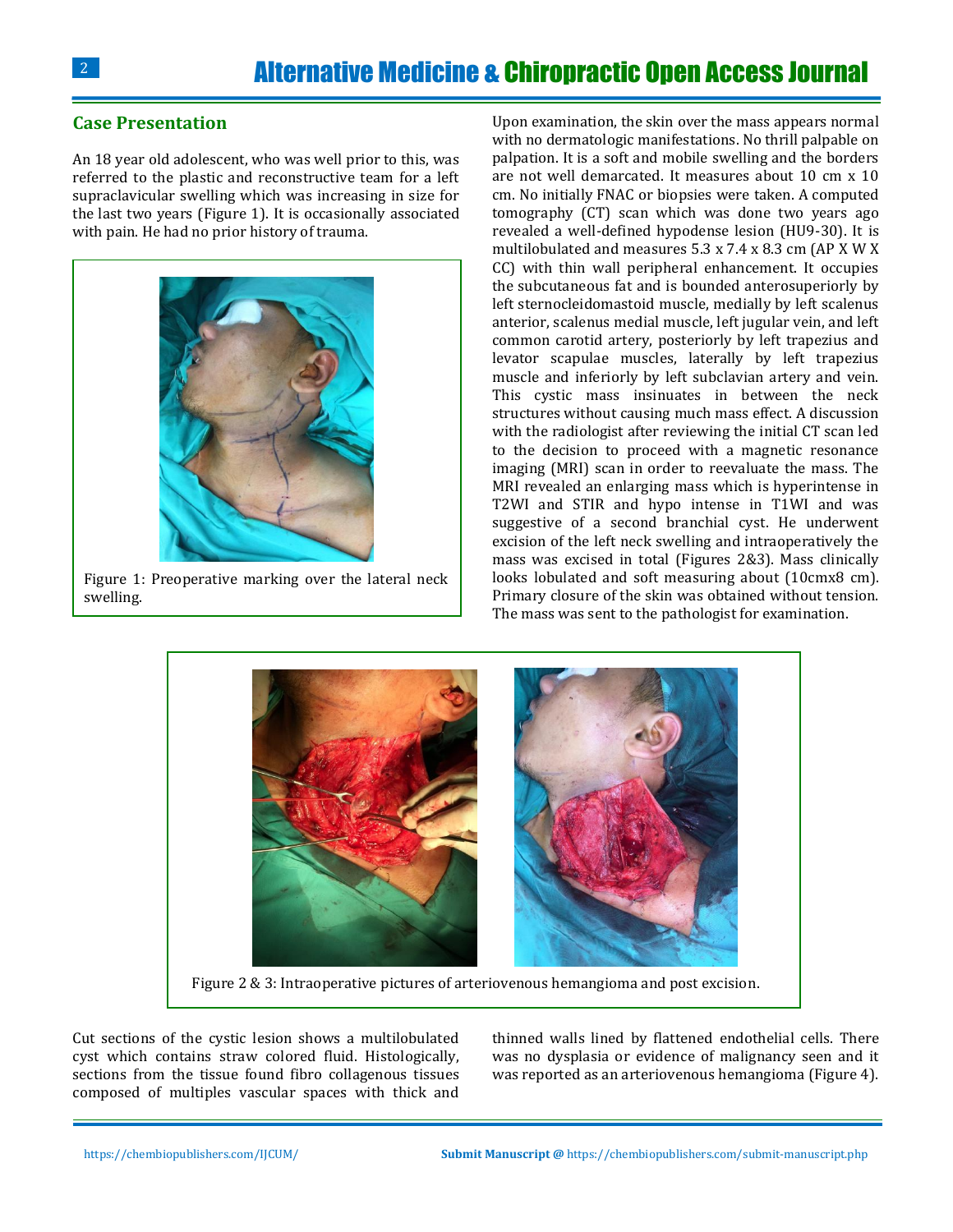## Alternative Medicine & Chiropractic Open Access Journal



Figure 4: Excised specimen.

#### **Discussion**

Arteriovenous hemangiomas or also known as arteriovenous tumours or acral arteriovenous tumours, are a distinct, benign, acquired vascular lesion, and was first reported by Baberstein and Jessner in 1956 [3]. There are two distinctive variants which are the deep seated and cutaneous (acral arteriovenous tumour) type [2]. The so-called "deep" type occurs in younger individuals, is associated with varying degrees of shunting, and is regarded as a malformation. Although called "deep", lesions can occur close to the skin and they may pulsate or writhe due to afferent arterial blood flow if large shunts are present. These lesions are referred as cirsoid or arteriovenous aneurysms. The superficial form includes lesions classified as arteriovenous hemangioma/shunt by Ciirard et al and as acral arteriovenous tumour by Capareto et al [2]. The International Society for the Study of Vascular Anomalies (ISSVA) classification of vascular anomalies has classified acral arteriovenous tumour as provisionally unclassified vascular anomalies [4]. Ultrasonography, CT scan and MRI and Doppler can be a valuable tool in providing a preliminary diagnosis. This must be coupled with a comprehensive history as many imaging findings can overlap with thousand over diagnosis. Preoperative imaging is vital in guiding the operative strategy aimed at the complete removal of the lesion and also to help reduce surgical complications.

In this patient, he was not sure if the lesion was present when he was younger but for the past two years he noticed that it was slowly increasing in size since he was 16 years old. With the given history, a branchial cyst would be one of the most probable diagnoses especially since the lesion occurred on the lateral neck, anterior to the sternocleidomastoid muscle. On CT scan, branchial cysts can be described as rounded or spherical, sharply circumscribed, with fluid density centrally surrounded by

a thin wall. Extension of the cyst wall between the internal carotid artery (ICA) and external carotid artery (ECA) just above the carotid bifurcation has long been established as a pathognomonic sign. On MRI, branchial cysts show variable signals in T1-weighted images, high signals in T2 weighted images and no enhancement in uncomplicated cases in T1 C+ (Gd) images. However, hemangiomas on the other hand, may appear as an ill-defined mass of similar attenuation to muscle in unenhanced CT. CT may also show the presence of associated phleboliths. In MRI, hemangiomas are typically well- defined, lobulated and heterogeneous with no features of local invasion. While many sequences show a rather heterogeneous signal mass, certain signal characteristics tend to dominate. T1 weighted images signal is often intermediate to slightly high (relative to skeletal muscle), and some focal high signal areas may be present in a large proportion of lesions (up to 70%). High signal intensity tends to dominate on T2- weighted images. On T1 C+ (Gd) images, lesions show marked signal enhancement in parts of the areas, which were both of high and low on T2-weighted images [5].

Arteriovenous hemangiomas can rarely present with normal skin without any discoloration, venous engorgement or inflammatory signs. Keeping this in mind, any swelling that is associated with pain should be investigated radiologically before proceeding with a biopsy. This will give a preliminary idea to the pathologist as to what he/she is dealing with – either or a vascular lesion as in our case – and thus help avoid a delay in diagnosis and any possible complications associated with it [6]. Histologically, arteriovenous haemangiomas are characterised by multiple thick and thin walled vascular spaces resembling arteries and veins, respectively. <sup>2</sup> On the other hand, more than 90% of branchial cleft cysts are lined by stratified squamous epithelium which may or may not be keratinised. The wall of the cyst typically contains lymphoid tissue - germinal centres formation. Some authors have noted the presence of hair follicles and sebaceous and sweat glands within the cyst [7]. The mainstay treatment of arteriovenous haemangiomas and branchial cysts is via surgical excision. As the neck harbours many vital structures, surgical excision of lesions in that area must be done with utmost care as many vital structures may lie adjacent to it. Both lesions can recur if inadequately excised.

#### **Conclusion**

Arteriovenous haemangiomas although uncommon should be included in the differential diagnosis of any neck swelling. The uniqueness about this case is that haemangiomas does present with normal skin without cutaneous changes, venous engorgement or inflammatory